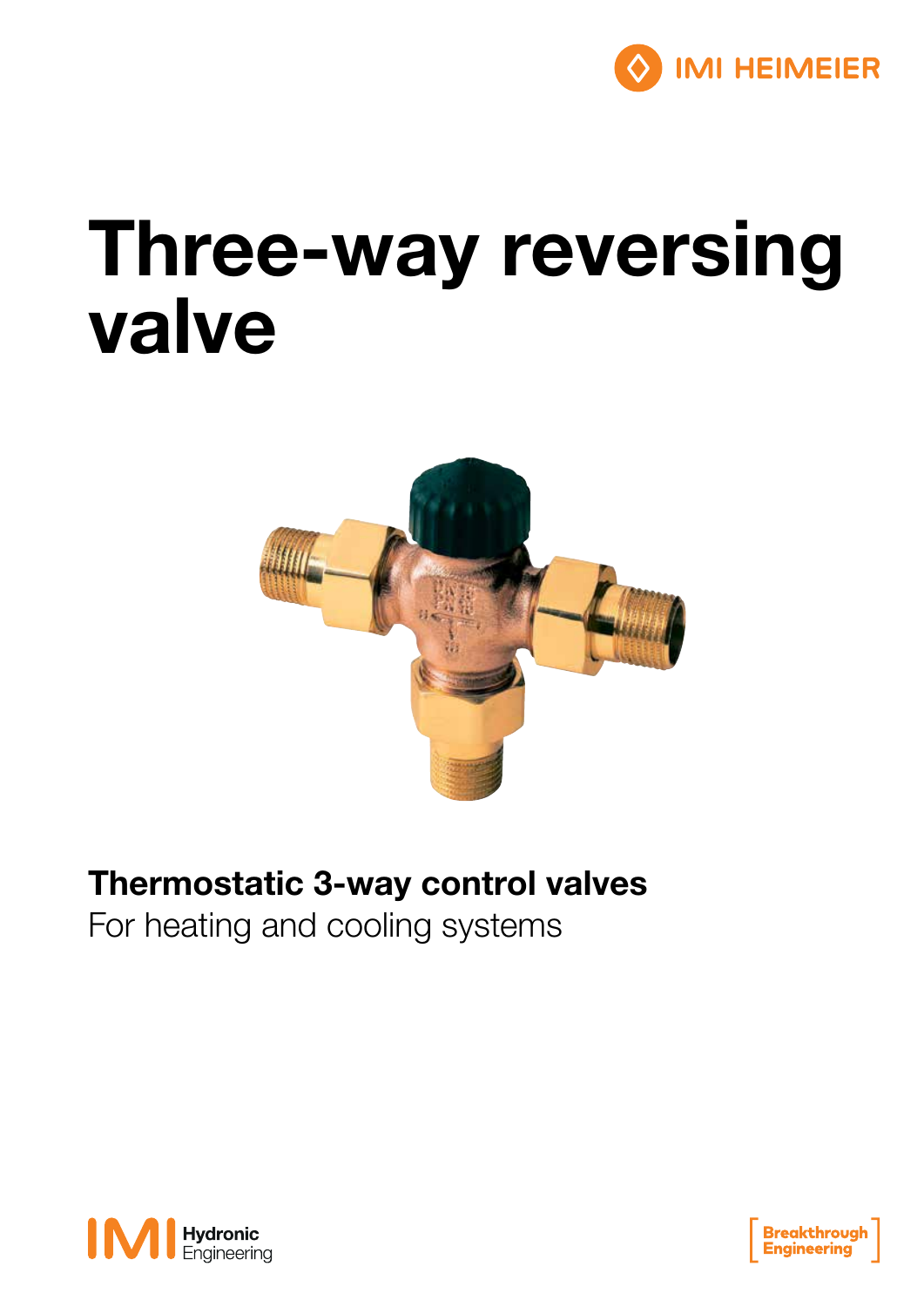## Three-way reversing valve

Three-way reversing valve for mass flow distribution in heating and cooling systems.



#### Technical description

Applications:

Heating and cooling systems.

Function: Distribution of mass flow

Dimensions: DN 15-25

Pressure class: PN 10

Max. differential pressure (ΔpV): DN 15: 120 kPa = 1.20 bar DN 20: 75 kPa = 0.75 bar DN 25: 50 kPa = 0.50 bar

#### **Construction**

#### Three-way reversing valve



#### Temperature:

Max. working temperature: 120°C, with protection cap or actuator max. 100°C. Min. working temperature: 2°C. Low-pressure steam 110°C/0.5 bar.

#### Materials:

Valve body: Corrosion resistant Gunmetal. O-rings: EPDM rubber Valve disc: EPDM rubber Return spring: Stainless steel Valve insert: Brass Spindle: Niro-steel spindle with double O-ring sealing. The outer O-ring can be replaced under pressure.

#### Marking:

THE, DN, PN, country code, flow direction arrow, marking of control gates (I, II, III). Black protection cap.

#### Pipe connection:

Connection with threaded or soldering nipples. Flat sealing.

Connection to thermostatic head and actuator: HEIMEIER M30x1,5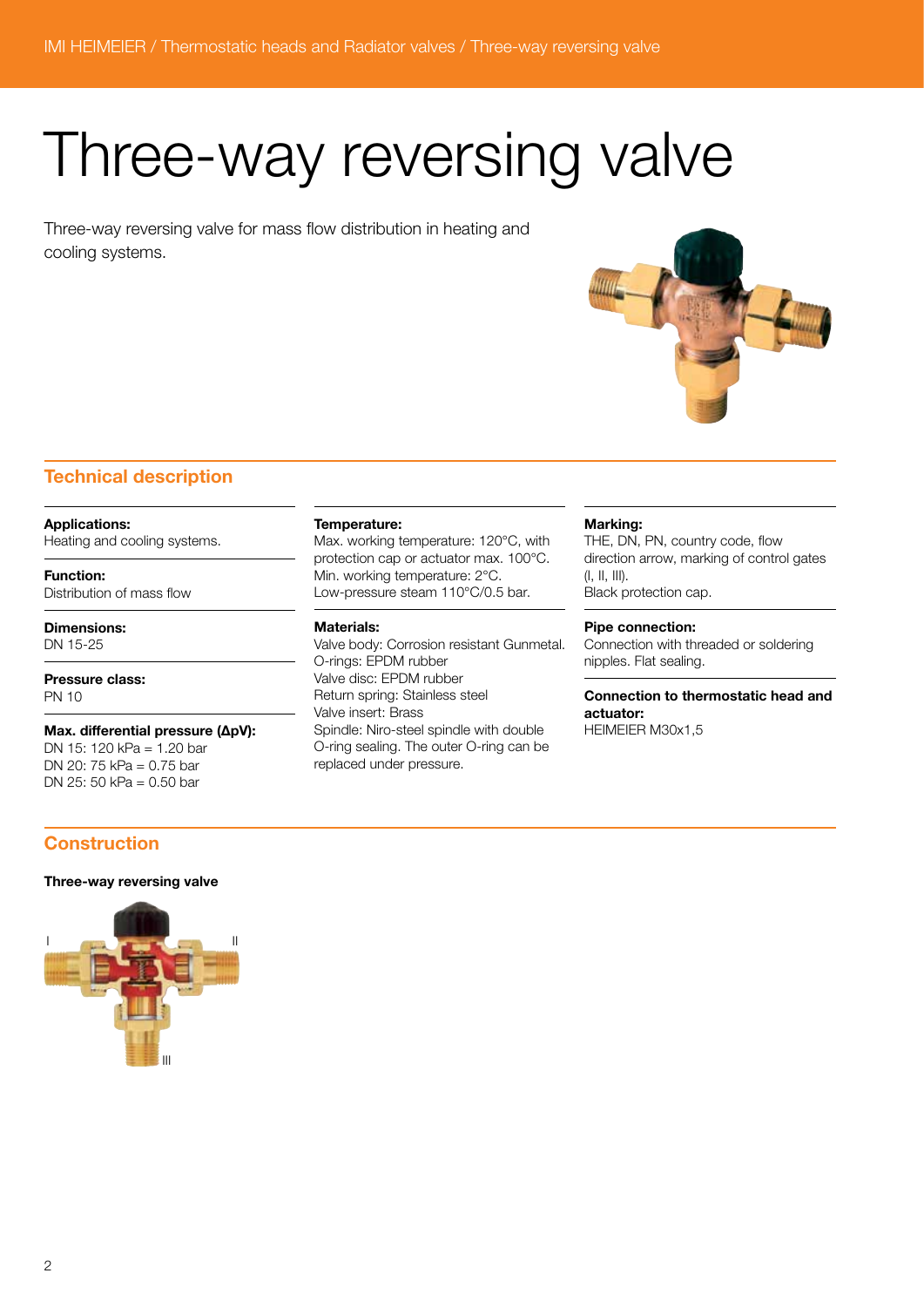

#### Function

The EMO T thermal actuator is used for two-step control with auxiliary power. In the model normally open (NO), the straight passage I-II of the three-way reversing valve is open without, and the angled exit I-III is closed without current. In the model normally closed (NC), the straight passage I-II of the three-way reversing valve is closed without, and the angled exit I-III is open without current.

Thermostatic heads are used for proportional control without auxiliary power. They also operate in intermediate positions. When the temperature rises, the straight passage I-II is closed and the angled exit I-III is opened.

The TA-Slider 160 and/or EMO 3 / EMO 3/230 motorized actuators are used for proportional and/or three-step control with auxiliary power. The effective direction is determined by the controller or the connection.

#### **Application**

#### Distributing function

– Switching between heat consuming apparatuses such as the heating circuit and heater for potable water or between various heat generating devices such as boilers, heat pumps, or solar energy systems.

– Output control of heat exchangers via flow rate control, e.g. for air heaters, coolers or other heat exchangers. Volume flow remains steady in the primary circuit.

#### Mixing function

– Mixing control through installation in the return pipe (external mixing point). Approximately equal volume flow in the secondary circuit.

#### **Principle**

Pay attention to the flow direction, see function.

#### Distributing function and a state of the Mixing function Mixing function



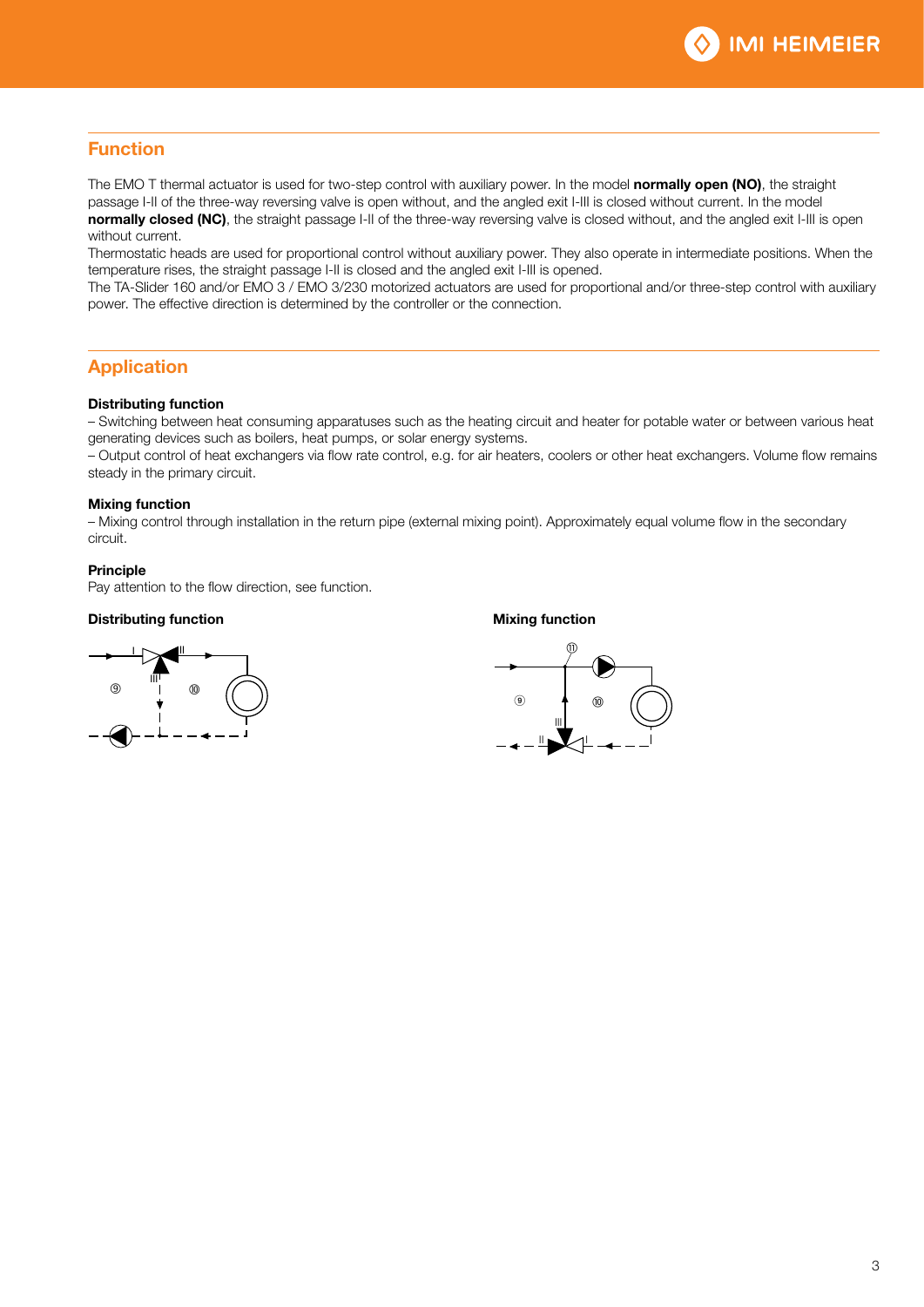#### Sample application







- 2. Heating circuit
- 3. Hot water storage
- 4. Boiler for solid fuels
- 5. Heat exchanger
- 6. Air heater
- 7. Fan-coil device
- 8. STAD balancing valve
- 9. Primary circuit
- 10. Secondary circuit

A. Switching between heat consumers such as heating circuits and hot water storages with e. g. EMO T.

B. Switching between heat generating devices such as an oil/gas boiler or boilers for solid fuels with e. g. EMO T.

C. Flow rate control for constant blow-out temperature with air heaterswith thermostatic head K with contact sensor.

D. Switching with fixed-command control of the flow temperature to a secondary circuit of the heat exchanger, such as heaters for

potable water, industrial pools, and swimming pool water with thermostatic head K with contact sensor.

E. Control of the water circuit from fan-coil devices (air conditioners / forced air convectors) with e. g. EMO T.

#### Notes

To avoid damage and the formation of scale deposit in the hot-water heating system, the composition of the heat transfer medium should be in accordance with the VDI guideline 2035. For industrial and long-distance energy systems, see the applicable codes VdTÜV and 1466/AGFW FW 510. A heat transfer medium containing mineral oils, or any type of lubricant containing mineral oil can have extremely negative effects and usually lead to the disintegration of EPDM seals. When using nitrite-free frost and corrosion resistance solutions with an ethylene glycol base, pay close attention to the details outlined in the manufacturers' documentation, particularly concerning concentration and specific additives.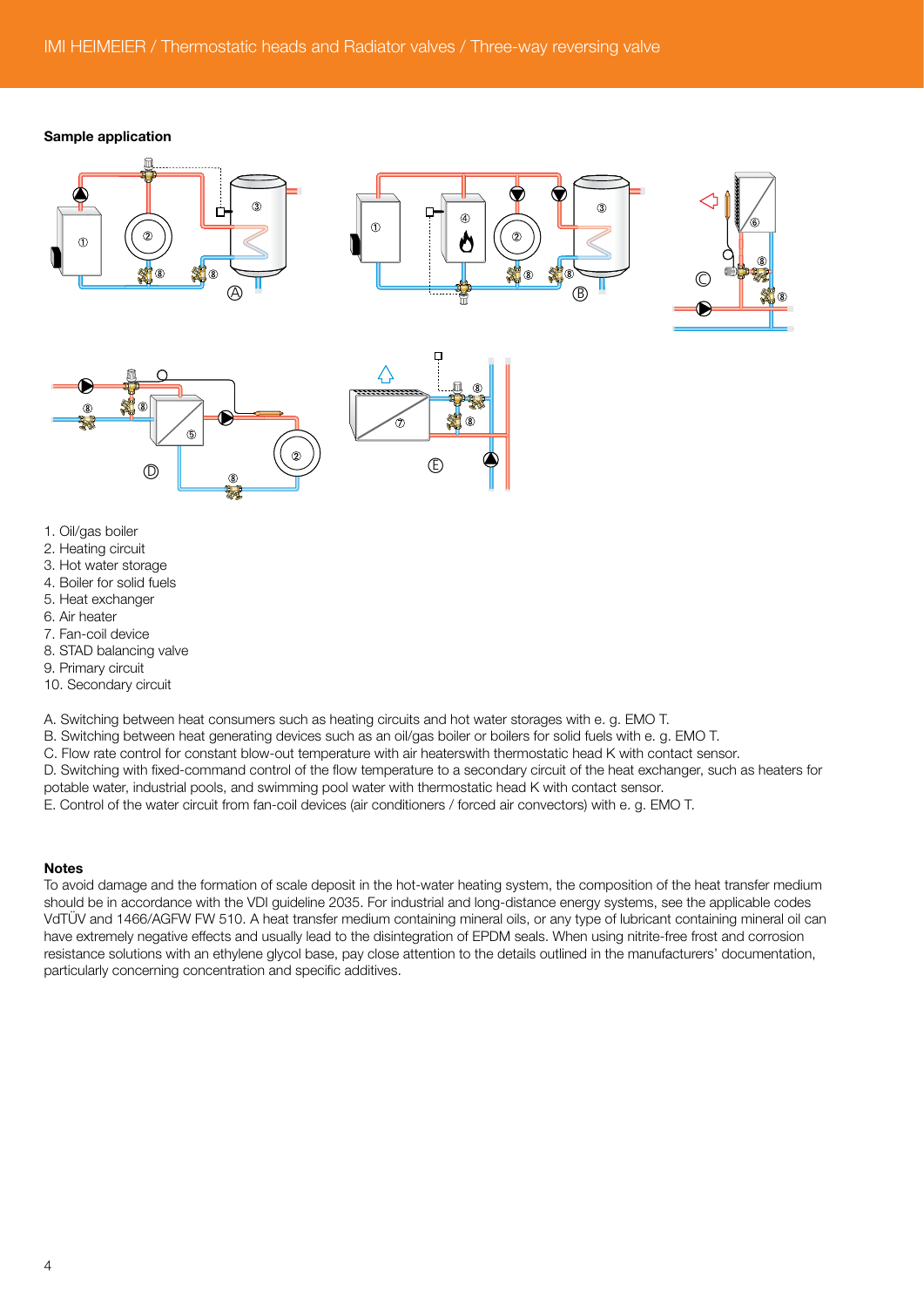#### Technical data





Three-way reversing valve with Thermostatic head K<sup> $+$ </sup>

| Three-way reversing valve<br>with immersion/sensor |      | <b>Kvs</b> |       |      |      |
|----------------------------------------------------|------|------------|-------|------|------|
|                                                    | 2,0  | 4,0        | 6,0   | 8,0  |      |
| DN 15                                              | 0,60 | 1,20       | 71. ا | 2,10 | 2,47 |
| <b>DN 20</b>                                       | 0,70 | 1,50       | 2,39  | 3,10 | 3,48 |
| <b>DN 25</b>                                       | 0,08 | 2,28       | 3,48  | 4,62 | 5,12 |

\*) The Kv values correspond to the flow in the direction of passage I-II at the given system deviations. The Kvs values corresponds to the flow in the direction I-II with a completely opened valve and in the direction I-III with a closed valve.

#### Sample calculation

Goal:

Pressure loss  $\Delta p$ <sub>V</sub>

Given: Three-way reversing valve DN 25 with thermal actuator Heat flow  $Q = 21000$  W Temperature adjustment  $\Delta t = 20$  K (70/50°C)

Solution:

Mass flow  $m = Q / (c \cdot \Delta t) = 21000 / (1,163 \cdot 20) = 903$  kg/h Pressure loss from diagram  $\Delta p_v = 31$  mbar

 $Cv = -$ Kv  $0.86$